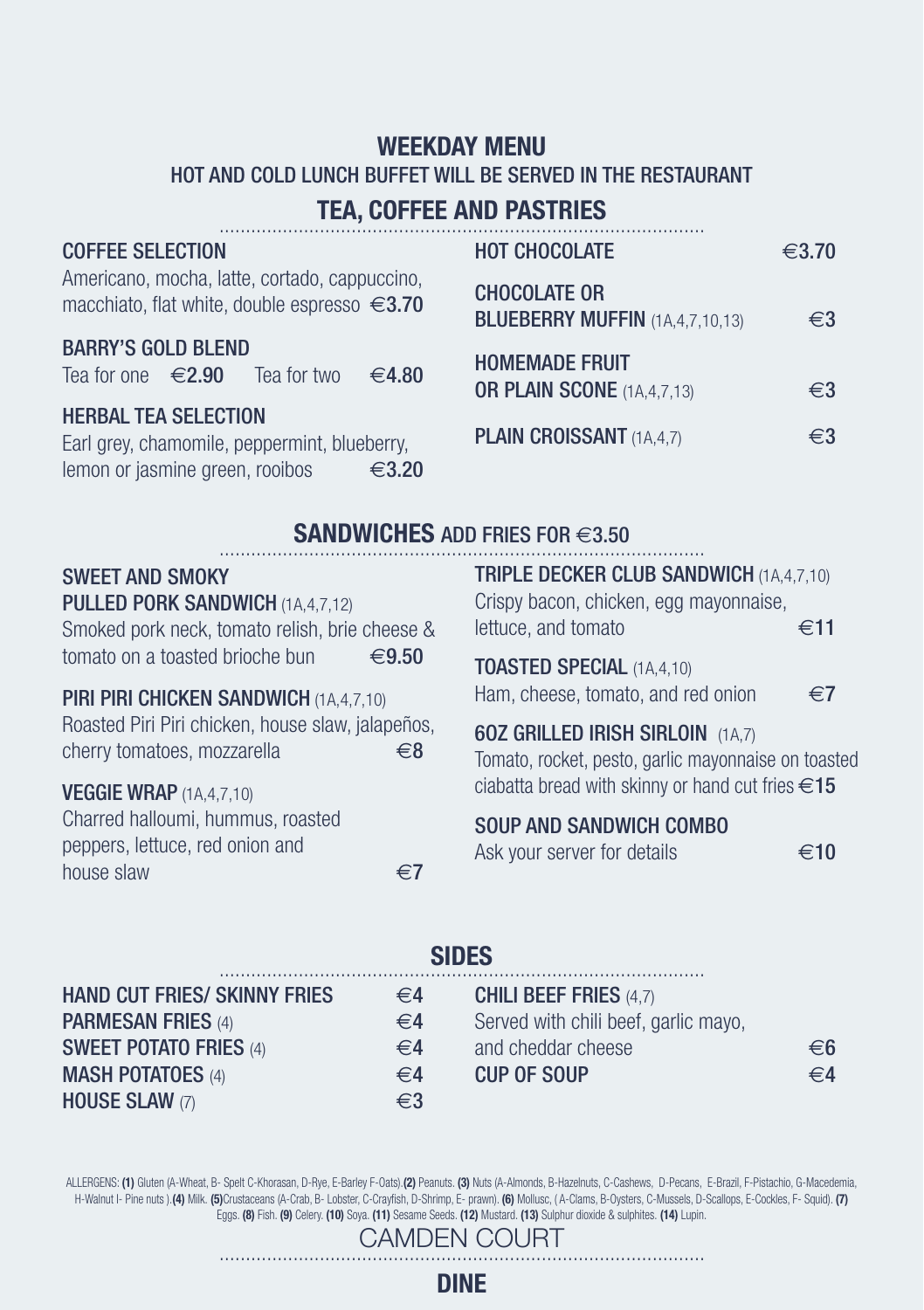# **WEEKDAY MENU**  HOT AND COLD LUNCH BUFFET WILL BE SERVED IN THE RESTAURANT

# **SMALL BITES**

| SOUP OF THE DAY (1A)<br>Ask server for details                                          | €6.50    | <b>PRAWNS PIL PIL (1A,1E,5E)</b><br>Cooked in olive oil, garlic & chili, coriander |     |
|-----------------------------------------------------------------------------------------|----------|------------------------------------------------------------------------------------|-----|
| <b>BUFFALO CHICKEN WINGS (1A,4,7,9)</b>                                                 |          | focaccia bread                                                                     | €14 |
| Blue cheese dressing & celery                                                           | €10      | <b>GOATS CHEESE TART</b> (1A, 1F, 4, 12)                                           |     |
| <b>CHARCUTERIE BOARD (1A, 1E, 3I, 4)</b><br>Selection of cured meats & pesto mozzarella |          | Mixed salad, pine nuts,<br>onion confit, honey & mustard dressing                  | €10 |
| sundried tomatoes, olives & crackers                                                    | €12      | <b>DEEP FRIED CALAMARI (1A,7,6F)</b>                                               |     |
| <b>BREADED CHICKEN GOUJONS (1A,7)</b><br>Served with house slaw                         | € $9.50$ | Served with garlic aioli                                                           | ∈10 |

# **BIGGER BITES**

| <b>CHEF'S SPECIAL</b><br>(Available from 3pm)<br>Please ask your server for details                                                   | €18           | IRISH BEEF BURGER (1A, 4, 7, 12)<br>Topped with lettuce, tomato, red onion,<br>and pickles, on a brioche bun<br>Served with hand cut or skinny fries<br>€16                      |
|---------------------------------------------------------------------------------------------------------------------------------------|---------------|----------------------------------------------------------------------------------------------------------------------------------------------------------------------------------|
| 10 OZ IRISH SIRLOIN STEAK (4)<br>Sautéed onions, slowly roasted<br>tomatoes with pepper sauce<br>Served with hand cut or skinny fries | $\epsilon$ 27 | <b>CAJUN CHICKEN BURGER (1A,4,7)</b><br>Topped with lettuce and caramelised<br>onion on a brioche bun<br>Served with hand cut or skinny fries<br>$\epsilon$ 16                   |
| <b>STACKED CRISPY NACHOS (4)</b><br>Chili beef, guacamole, sour cream,<br>and melted cheese                                           | €12           | <b>VEGGIE BURGER (1A, 1F, 4, 7, 10)</b><br>Eden Garden vegetable patty, topped with<br>lettuce, tomato and onion on a brioche bun<br>Served with hand cut or skinny fries<br>€16 |
| <b>CHICKEN CURRY (4,12)</b><br>Madras style curry served with poppadom<br>and basmati rice<br><b>CHICKEN TAGLIATELLE (1A,4,5I)</b>    | €17           | <b>FISH AND CHIPS (1A, 1E, 7, 8)</b><br>Coated in a herb batter with pea puree<br>and tartar sauce<br>Served with hand cut or skinny fries<br>€16.50                             |
| Chicken served in basil pesto, cherry<br>tomatoes, baby spinach and mushrooms<br>Topped with parmesan shavings                        | €17           | <b>SWEET CHILI AND HONEY PRAWN</b><br><b>STIR-FRY</b> (5E)<br>Served with rice and mixed vegetables<br>€17                                                                       |

CAMDEN COURT ALLERGENS: **(1)** Gluten (A-Wheat, B- Spelt C-Khorasan, D-Rye, E-Barley F-Oats)**.(2)** Peanuts. **(3)** Nuts (A-Almonds, B-Hazelhews, C-Cashews, D-Pecans, E-Brazil, F-Pistachio, G-Macedemia,<br>H-Walnut I- Pine nuts ).**(4)** Milk. Eggs. **(8)** Fish. **(9)** Celery. **(10)** Soya. **(11)** Sesame Seeds. **(12)** Mustard. **(13)** Sulphur dioxide & sulphites. **(14)** Lupin.

**DINE**